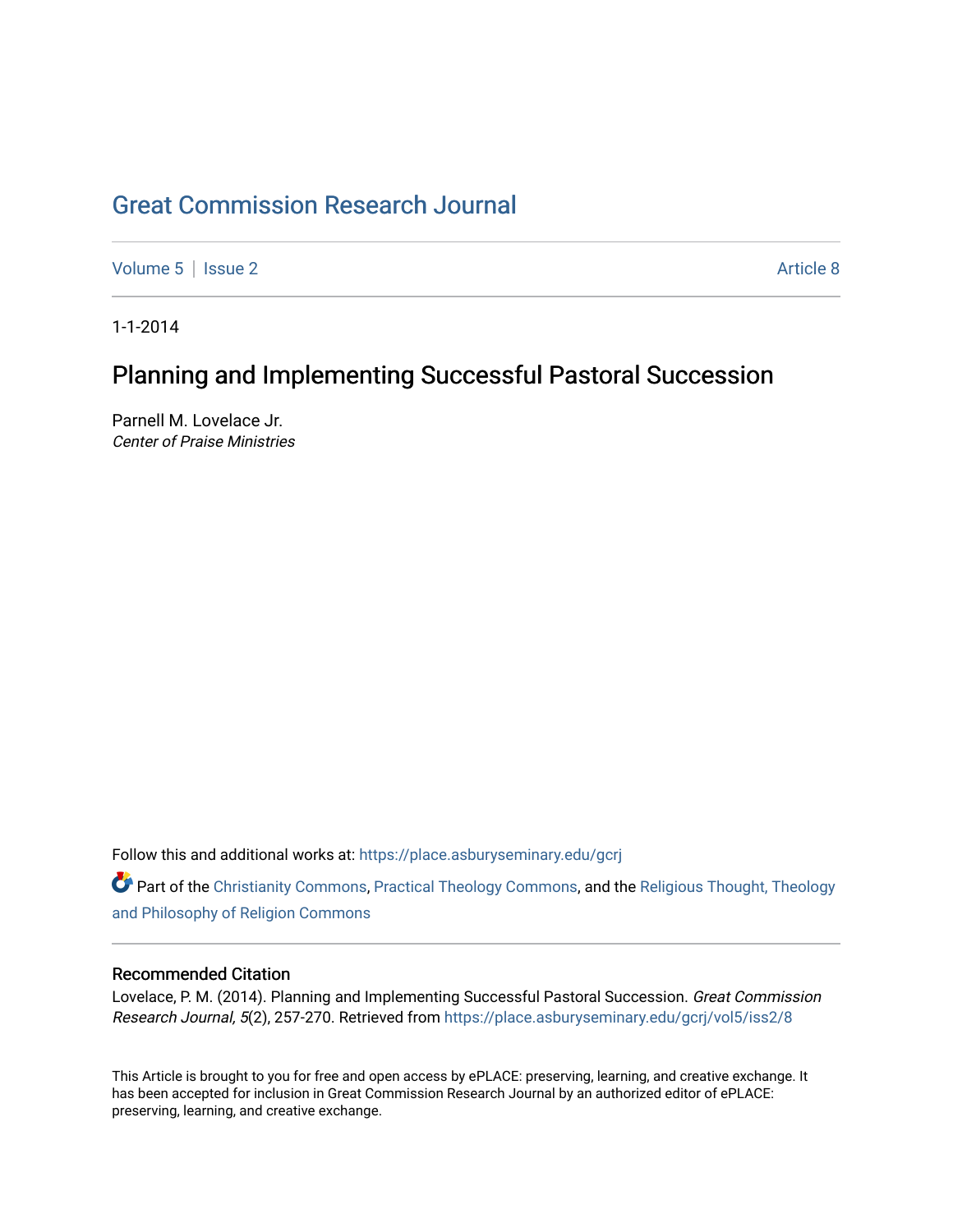#### **PLANNING AND IMPLEMENTING SUCCESSFUL PASTORAL SUCCESSION VOL. 5 • NO. 2 • WINTER 2014**

**257**

Bishop Parnell M. Lovelace, Jr.

#### **abstract**

The senior pastor serves as the visionary catalyst for the local church congregation. Cultural, ethnic, and theological traditions define the pastor's role, often determining how the pastor plants a church, leads people, and transitions once the pastoral assignment is completed. None of these responsibilities is easy. However, the matter of pastoral succession brings concerns, sensitivities, and challenges that are unique within any discussion of ministerial success. Center of Praise Ministries in Sacramento, California, provides several examples of paradigms, challenges, and mores that one must address when facilitating healthy transition. This article explores how intentional and strategic pastoral succession planning provides a means by which a church develops healthy constructs that facilitate the possibilities of growth and expansion.

You therefore, my son, be strong in the grace that is in Christ Jesus. And the things that you have heard from me among many witnesses, commit these to faithful men who will be able to teach others also. You therefore, must endure hardship as a good soldier of Jesus Christ. No one engaged in warfare entangles himself with the affairs of this life, that he may please him who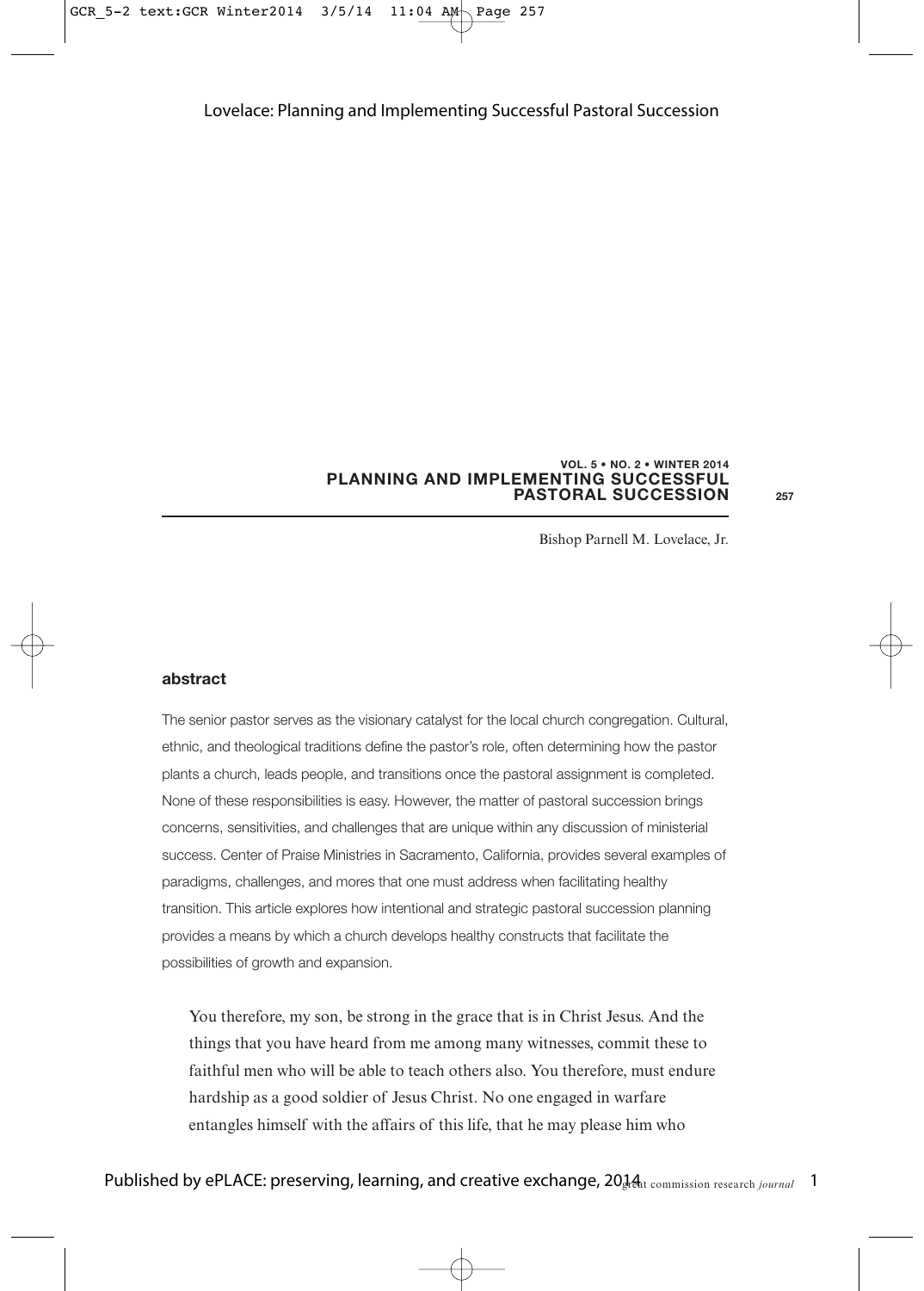enlisted him as soldier. And also, if anyone competes in athletics, he is not crowned unless he competes according to the rules. The hard-working farmer must be first to partake of the crops. Consider what I say, and may the Lord give you understanding in all things  $(2 \text{ Timothy } 2:1-7).$ <sup>1</sup> Great Commission Research Journal, Vol. 5, Iss. 2 [2014], Art. 8

The apostle carefully instructs his pastoral apprentice, noting that the gospel and the testimony of Jesus Christ must continue beyond his imminent physical departure. It would appear that Paul embraces the idea that his ministerial assignment includes that of assuring a continuity and perpetuation of the church's teachings. Paul shares directive with Timothy that addresses the need for faithfulness, sustainability, and impartation. The heart of Jesus Christ reveals this idea as He exhorted the importance of disciples making other disciples (Matthew 28:19–20). The emphasis of faithfulness to the truth constitutes effective and true pastoral succession. The least of Paul's concern is that of any materialistic, egosustaining, or societal status posturing. He acknowledges that there are others beyond himself that play an integral part in presenting the message of the kingdom to the world. He also presents analogies that reflect the process of implementing succession infrastructure and culture.

The following three characterizations are discussed: the military soldier, the athlete, and the farmer. I submit that these three give insight to facilitating biblical pastoral succession.

## **success—now what?**

Center of Praise Ministries is a thriving and vibrant congregation that is embracing the heart of the Great Commission. The weekend celebrations continue to draw people from all lifestyles. An excitement resonates at each gathering and home group study. Still, a concern remains. Will the momentum of ministry be sustainable when the current senior pastor leaves? What will happen if the pastor becomes ill or passes away? Who will take over if the pastor retires? People infrequently verbalize these questions, but they are possibly think these thoughts as the church grows.

The Center of Praise Ministries was planted in 1989 as a nondenominational church with an emphasis of merging biblical foundation and social advocacy. The demographic of the congregation is seventy percent African American, twenty-five percent Anglo, and five percent other ethnic groups. The church is located in the heart of Midtown Sacramento. The area continues to experience both a social and

<sup>&</sup>lt;sup>1</sup> All Scripture references are from the NKJV translation unless otherwise stated.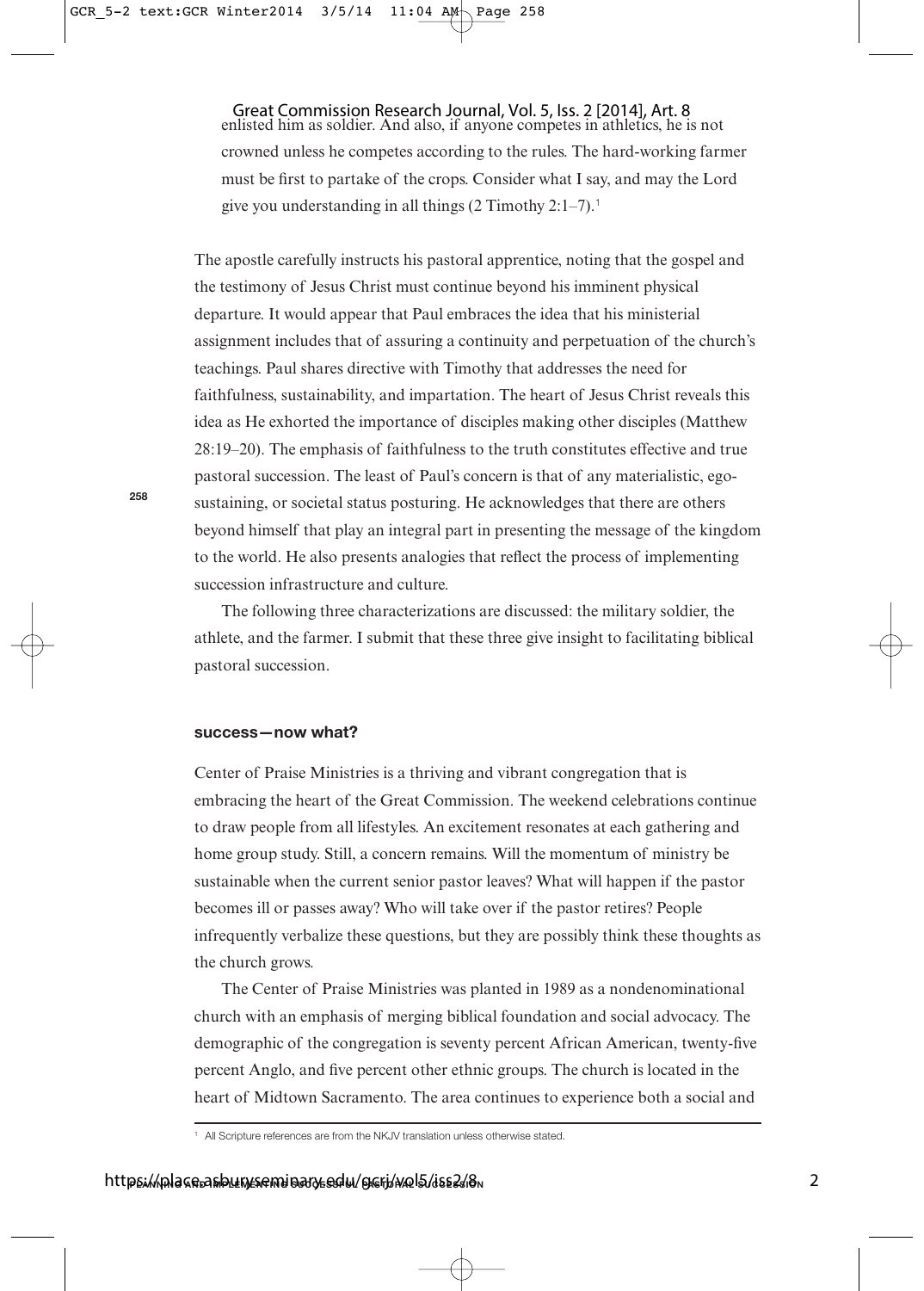economic renaissance, as the area is expanding beyond the years of economic Lovelace: Planning and Implementing Successful Pastoral Succession recession. The church holds three weekend worship celebrations, hosting over 3300 people. The current senior pastor is also the founding pastor. The pastor leads, and the advisory council (board) governs the congregation. The congregants have the power to ratify major decisions of the advisory council. Specifically, matters of pastoral selection and land acquisition are presented to the church congregation for final ratification and approval. A need exists to present a clear directive that will assure healthy leadership transition in order to experience ministry sustainability.

#### **three characteristics of succession**

Strong shares, "Although the Bible does not speak specifically about the process of pastoral transition, many passages provide leadership principles that apply to transitions in pastoral leadership. These principles help direct local churches when faced with one of the most critical decisions, the transition of pastoral leadership."<sup>2</sup> Paul shares with young Timothy that the outgrowth of faithfulness is to understand the warfare dynamic of ministry as it relates to declaring the principles of God's Word. The threat that is posed when multiplying spiritual leadership should never be underestimated. Paul's reference to a being a "good soldier" demonstrates this encouragement. A good soldier must not be preoccupied with the hardships of life or with the hardships that accompany the church. Make no mistake—ministry is difficult. Therefore, an understudy or one who assumes leadership within the footsteps of a predecessor must be willing to assume the discipline of a soldier who is responsive to honoring the authority of Jesus Christ and honoring the legacy of the preceding pastor. Second, this example conveys the importance of the predecessor assuming a position of submission to the One who has called those to serve. He who has called those that serve has the authority to reassign leadership as He so desires. The objective of all within healthy pastoral calling is to serve the Lord at His pleasure.

The second analogy presented in the text is that of the athlete. The apostle shares that the objective of great success is that of competing according to the rules. The one who understands the processes that bring victorious outcomes assumes the crown affirming successful participation and discernment of what may facilitate disqualification. The healthy leader will grasp the larger context of stewardship and mentorship within the scope of pastoral transitioning. His or her concern for the congregation and his or her own physical well-being will engage ideas of teamwork and the passing of the baton to the next team member.

<sup>2</sup> Strong.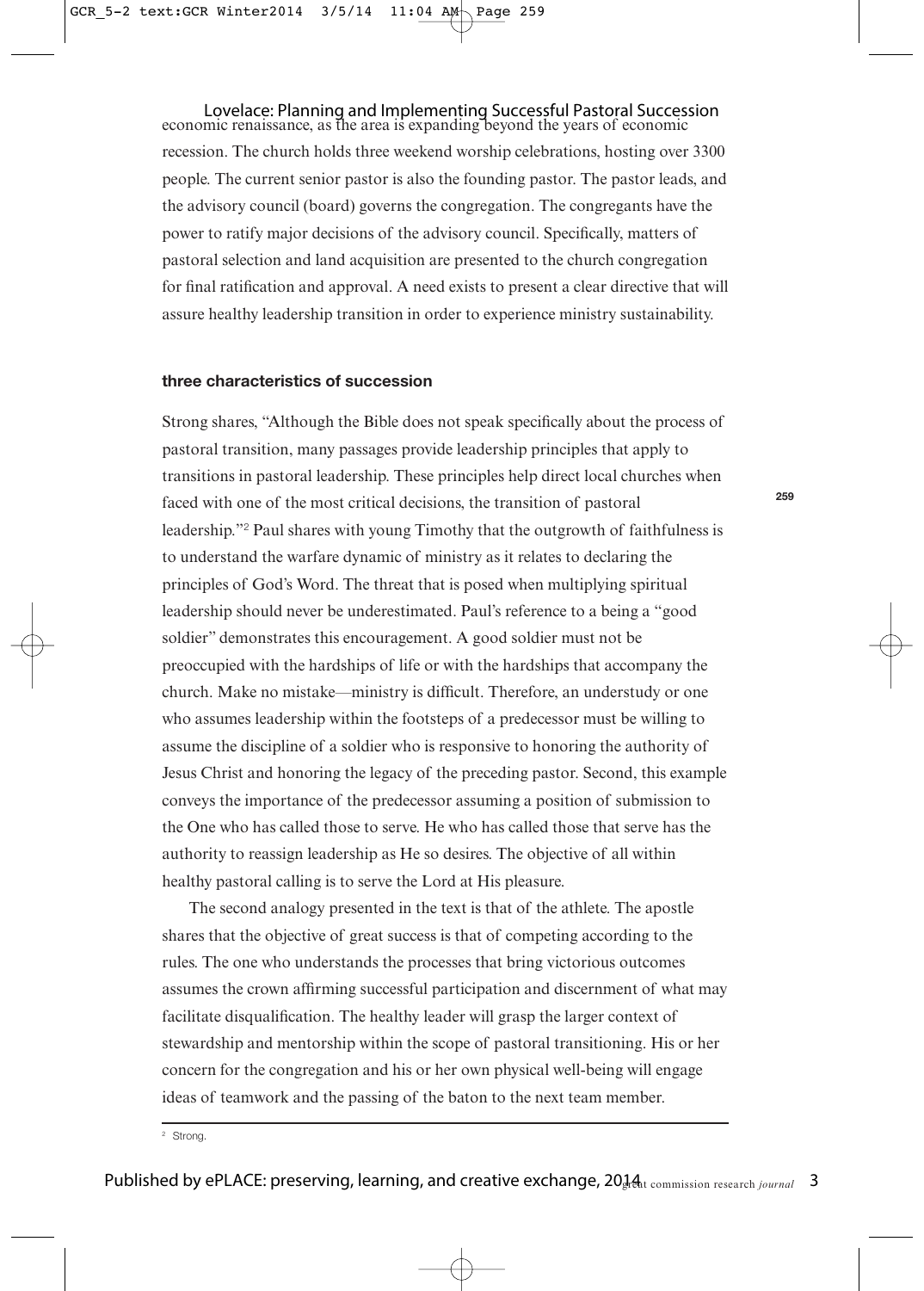Anything less than a team focus will malign and undermine the ability for churches Great Commission Research Journal, Vol. 5, Iss. 2 [2014], Art. 8 to grow and expand.

Paul's third analogy is that of the farmer. A pastor is challenged to embrace the stewardship mantle of the farmer. The farmer is given the responsibility to sow towards a future harvest. A wise farmer will understand that the crop of the harvest is to be shared beyond himself. The blessing of being one that participates in the crop harvest is evident as the preceding pastor observes the continuation of salvations, baptisms, and discipleship through the next pastoral leader.

Again, retaining the church parsonage or retirement pension does not facilitate the measure of successful pastoral leadership. Rather, the measure of success is the carefully implemented pastoral succession that invokes the training models presented through the characteristics found in a good soldier, an athlete, and a farmer. A deliberate and well-planned process greatly enhances the opportunity to see the church expand and grow.

## **what does healthy succession involve?**

Robert W. Strong recently conducted a study that discovered that pastoral transition takes place in the following three primary ways: pastoral appointment, pastoral or governing board recommendations, and a search committee. He concluded that the current condition of a ministry determines which methodology will be most effective. He further concluded that pastoral appointment and board recommendation was the more effective concept rather than a search committee process. Therefore, a solid succession plan provided the best chance for fruitful pastoral transition.

The definition of a true succession plan is a detailed written plan that the highest leadership of the local church ratifies and that the church implements, to accomplish a smooth transition from one pastor to another. The senior pastor may initiate such a plan and/or a group designated within the church to assist the pastor with polity matters. Certainly, the role and interface of the denominational structure, if applicable, is required to aid the plan. The overall governing structure of the church presents the variables that determine to what extent they present the plan. The objective would be at minimum to have the discussion of what plan to implement in the event of the immediate removal of the senior pastor or an anticipated departure. Emphasis is on presenting a plan in writing to encourage clarity, continuity, and presenting as a template for future internal (within the local church) or external (other congregations) usage.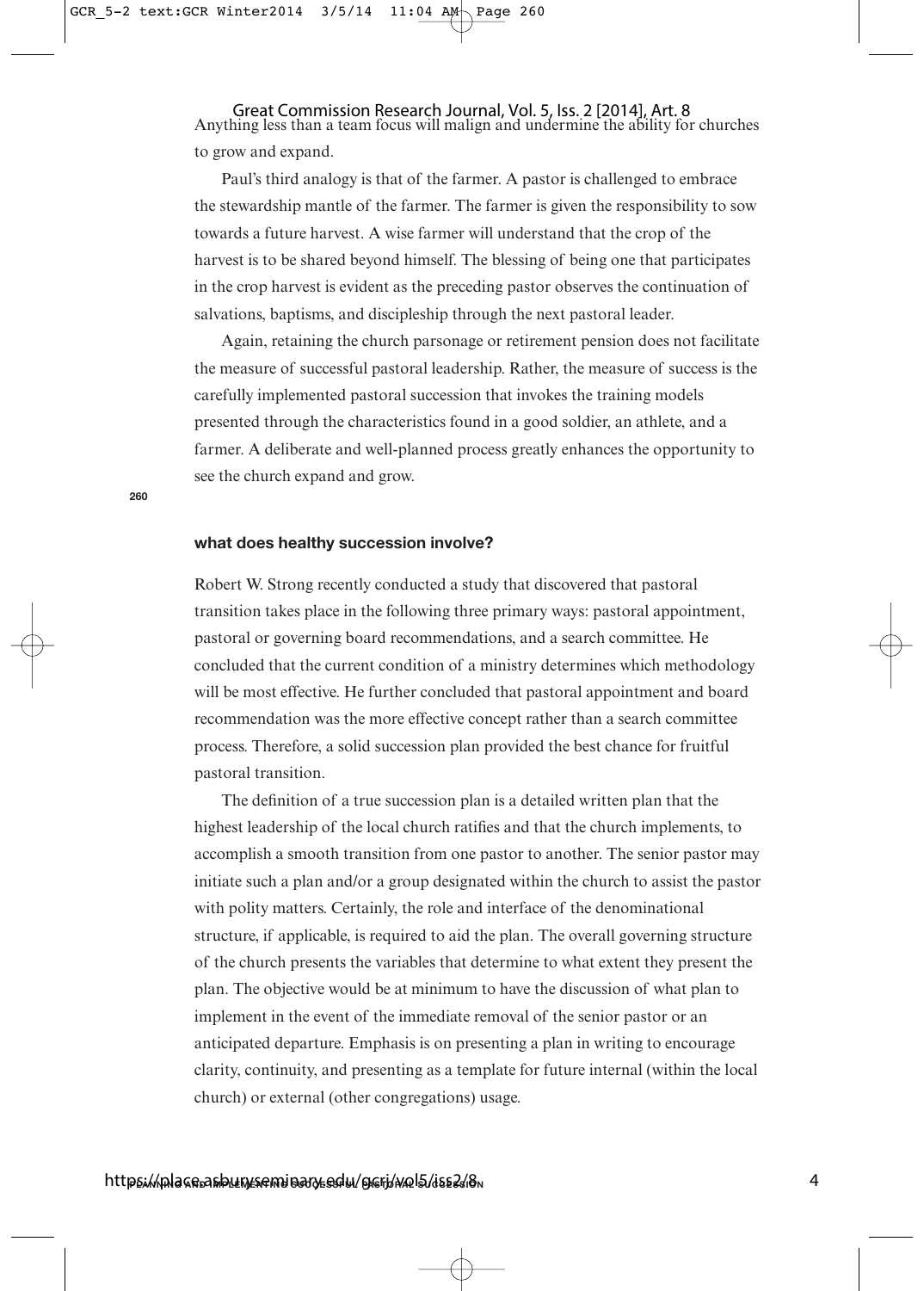#### A succession plan should be founded upon strong emphasis of biblical Lovelace: Planning and Implementing Successful Pastoral Succession

guidance. Respected pastor Walter August vehemently contests the use of search committees in the process of selecting a pastor. He purports, "When a pastor dies suddenly, 80% of search committees choose the wrong pastor." He draws this conclusion based on his understanding of Scripture, his personal experience with other pastors, and his conviction that the current pastor should appoint a successor. Gerald Gillaspie, a denominational leader, aligns with this biblical stance from a denominational view. "The Bible also does not give us any indication of an authoritative council to delegate available pastors to empty pulpits." Ideally, an effective succession planning process should allow for on-the-job training and observation.

Second, a pastoral succession plan will greatly benefit with the input and support of the senior pastor. The pastor should have an opportunity to serve in conversation, assessment, and selection of a succeeding candidate. This is particularly true if the pastor has served the congregation well and if the church is in a relatively healthy position. In the case of a long-serving leader, the respect and honor given him, in many instances, will posture the congregation to receive the new pastor well if they perceive the predecessor has given support and blessing to the candidacy process. Many would argue that the apostle Paul's affirmation of Timothy provided a means by which the various congregations that he served could receive Timothy. Therefore, the predecessor pastor provides both spiritual and emotional guidance towards a transition that is most often very difficult for a church.

Church-wide team participation is critical for the success of a true pastoral succession. Key leaders within the congregation, and possibly the church congregation itself, should hold frank discussions, particularly if the church is structured through congregationally governed systems. The church should hold these discussions beyond the context of crisis. The objective is to encourage the "what if" scenario as a means of setting strategies that serve as contingency plans at minimum and ultimately setting a healthy course of ministry continuance.

Third, a dynamic pastoral succession plan must be presented as a positive action versus a sad occasion. The emotional baggage associated with change is expected. Although change is inevitable, effective planning may minimize the level of uncertainty that accompanies change. A good transition plan helps churches see clearly through the process of change. Such an intentional approach to the subject should occur, that the element of fear is secondary to more pragmatic concerns, such as acquiring suitable succession candidates and creating an environment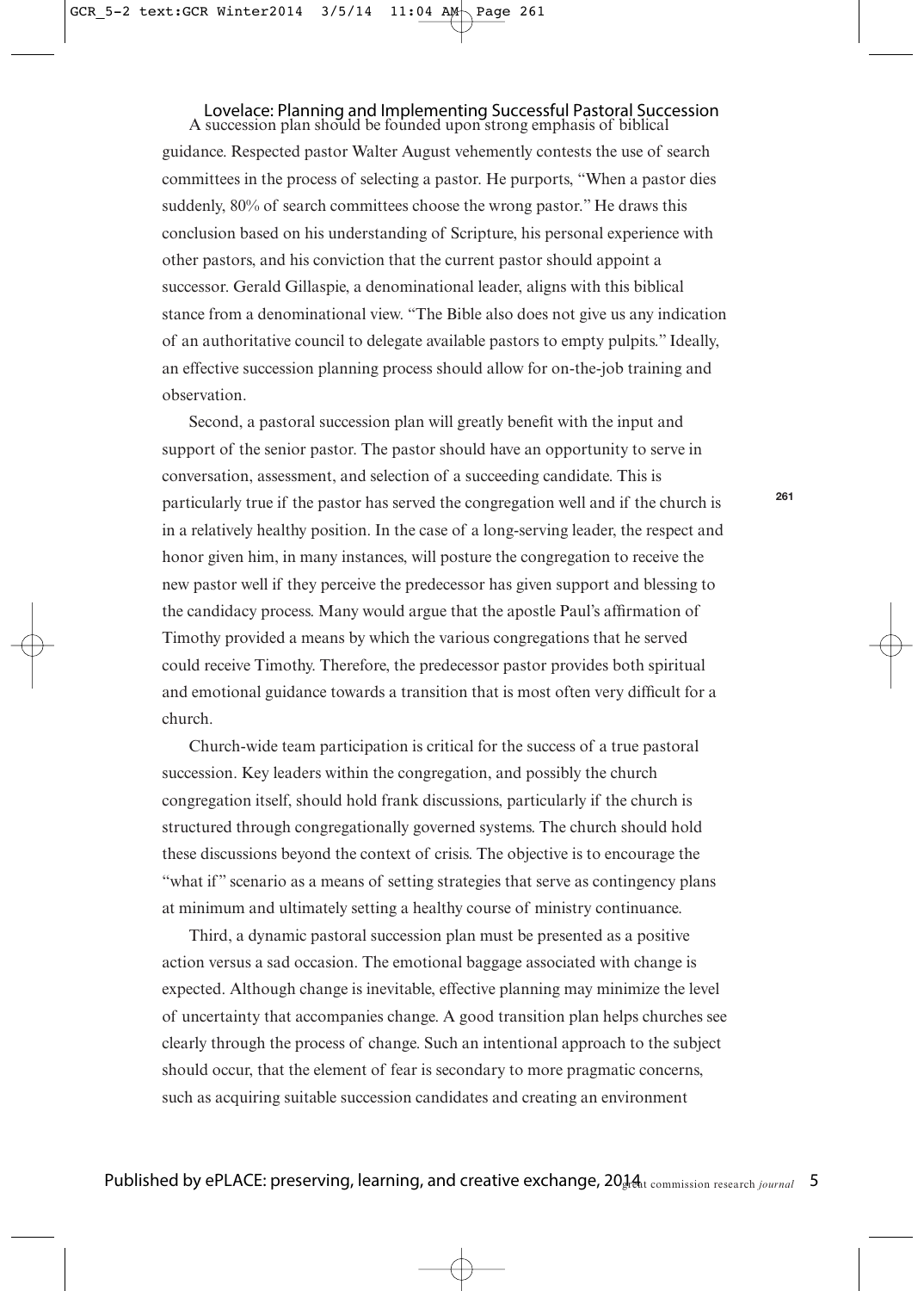within the church that is principle versus personality focused. The fact remains, if the pastor is no longer able to serve for any reason, a need exists for a systematic, well-developed plan of pastoral replacement. The more deliberate the discussion of a ministry's future, the more deliberate action will be referenced. A positive approach, with celebration of what has been accomplished under the preceding leader, will give excitement for what possibilities await as a church follows fresh and innovative concepts presented under leadership succession. Jeffrey Sonnenfeld, a CEO retirement specialist states, "But when the time comes to step aside for newer, and almost always younger, leaders, many high corporate officers are beset with the fears that Otto Rank described: Leaving office means a loss of heroic stature, a plunge into the abyss of insignificance, a kind of mortality."<sup>3</sup> Transitioning pastors must grasp that future-focused leaders with fresh perspective allow a church to reignite core values and the commitment to expand to greater outreach and church growth. Great Commission Research Journal, Vol. 5, Iss. 2 [2014], Art. 8

A deliberate pastoral succession plan should be willing to explore new territory that moves beyond the boundaries of tradition, church culture, and ethnic/cultural constructs. Some traditions give thought to the belief that a senior pastor should serve until death. The demands placed upon pastors within such belief systems often expedite the outcome. The church that fails to grasp the importance of continuity will observe contentious and negative aspects that are often associated and heightened where there are elements of uncertainty of the ministry's future. One must concentrate on merely what has been in the past. A casting forth of visionary perspective of what God desires to reveal in the future of both the ministry of the predecessor and the ministry of the church under the successor must occur.

The well-implemented pastoral succession plan must be reproducible. Each point of succession development should be well documented (the good, the bad, and the ugly). Often, ministry leaders attempt to convey only the concepts that worked well. At times, a self-serving perspective presents ideologies as being flawless. Such conveyance is both disingenuous and misleading. Transition can be difficult, heart wrenching, and carry an element of tension as the process evolves. The transparency and vulnerability of the transitioning team provides a model that is replicable and appreciated by those that seek to experience the benefit of healthy planning and pastoral placement.

<sup>&</sup>lt;sup>3</sup> Jeffrey Sonnenfeld, The Hero's Farewell: What Happens When CEOs Retire, (New York: Oxford University Press, 1988), 3.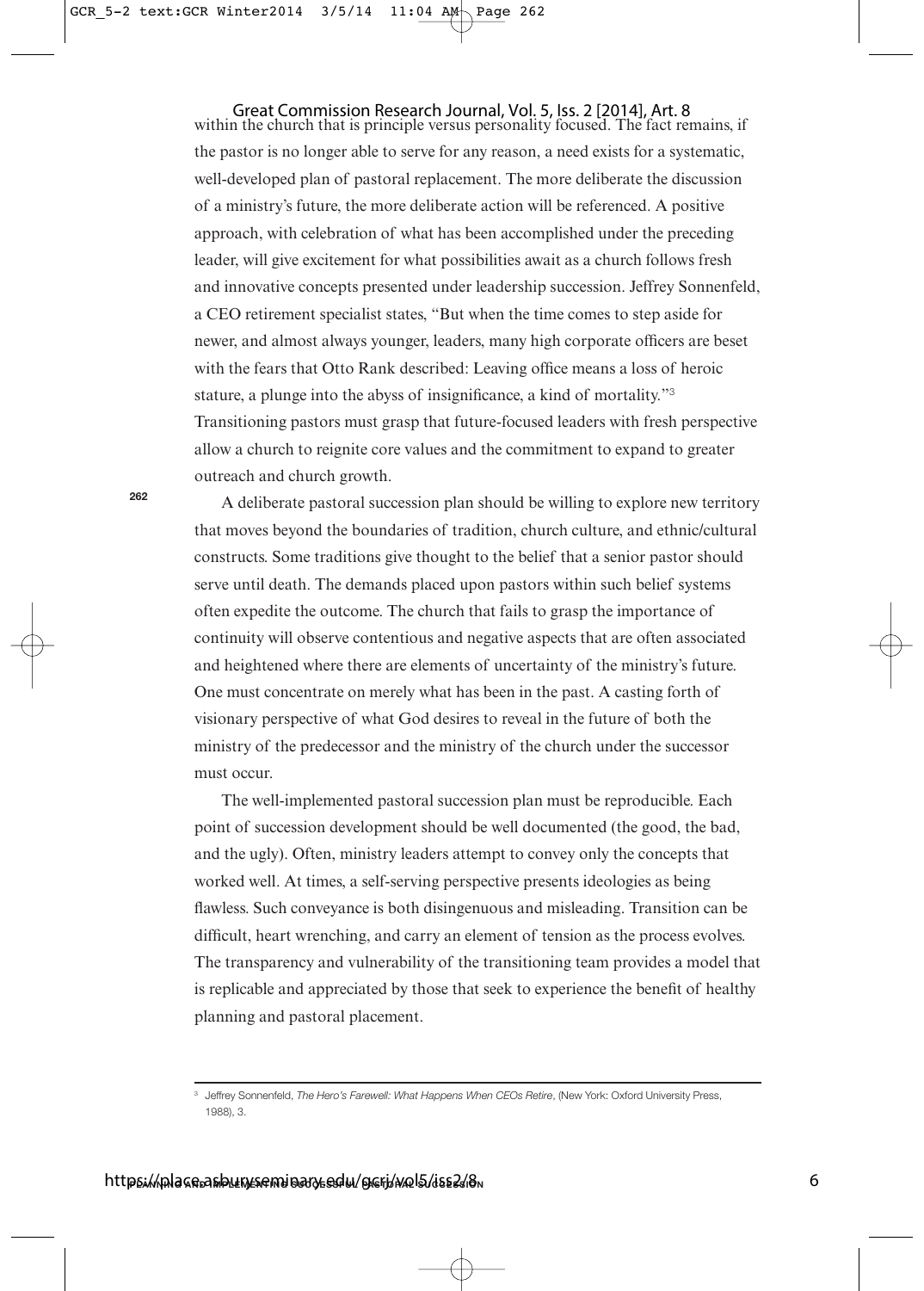# **six components of succession plan development** Lovelace: Planning and Implementing Successful Pastoral Succession

Criteria that are comprehensive and evaluative throughout the entire process of transition facilitate a successful pastoral succession plan. The leadership team determines the length of time to implement such processes designed to be flexible. Second, the criteria may be customized around various denominational perspectives or core values that are relevant to the church of placement. Therefore, they are generalized within this presentation as to allow concepts regarding the discussion of leadership succession to flow beyond rigid systems that may not address various ministry settings.

### **assessment**

Every succession model must first begin with the idea of what is desired in a pastoral candidate. This begins with the assessment criteria. The assessment focus pinpoints such thoughts as to the age, family life, spiritual background, theological training, and pastoral ambitions. Although this time may begin with general observation, the assessment phase can be very detailed and requires extensive attention to determine the best candidates of consideration. Some congregations have broadened this phase to include such inquiries as professional psychosocial screenings and financial profiles. Many congregational leaders have resorted to extensive criminal background checks and verification of educational transcripts. Various denominational groups and networks offer pastoral "boot camps." These intensive gatherings are designed to present evaluative guidelines to potential pastoral candidates. Often they are developed with the emphasis on new church planters. However, this may also serve as a resourcing pool for those desiring to lead existing ministries. The more thorough the assessment, the better opportunities are given to evaluate strong candidates of consideration.

### **affirmation**

The criteria of affirmation focuses on the role of the predecessor and/or leadership team relying on the ministry of the Holy Spirit to guide in the selection of a candidate and communicating the belief that a plan is at work within the leadership continuance in the church. Such affirmation draws from the exhaustive requirements presented within the assessment phase. This aligns with Paul's instruction to Timothy, "Lay hands on no man suddenly" (1 Timothy 5:2). This period of affirmation requires great trust on the part of the church and of the pastoral candidate. It is the period in which someone may clearly state, "We believe that God is doing something here." The predecessor must also be affirmed within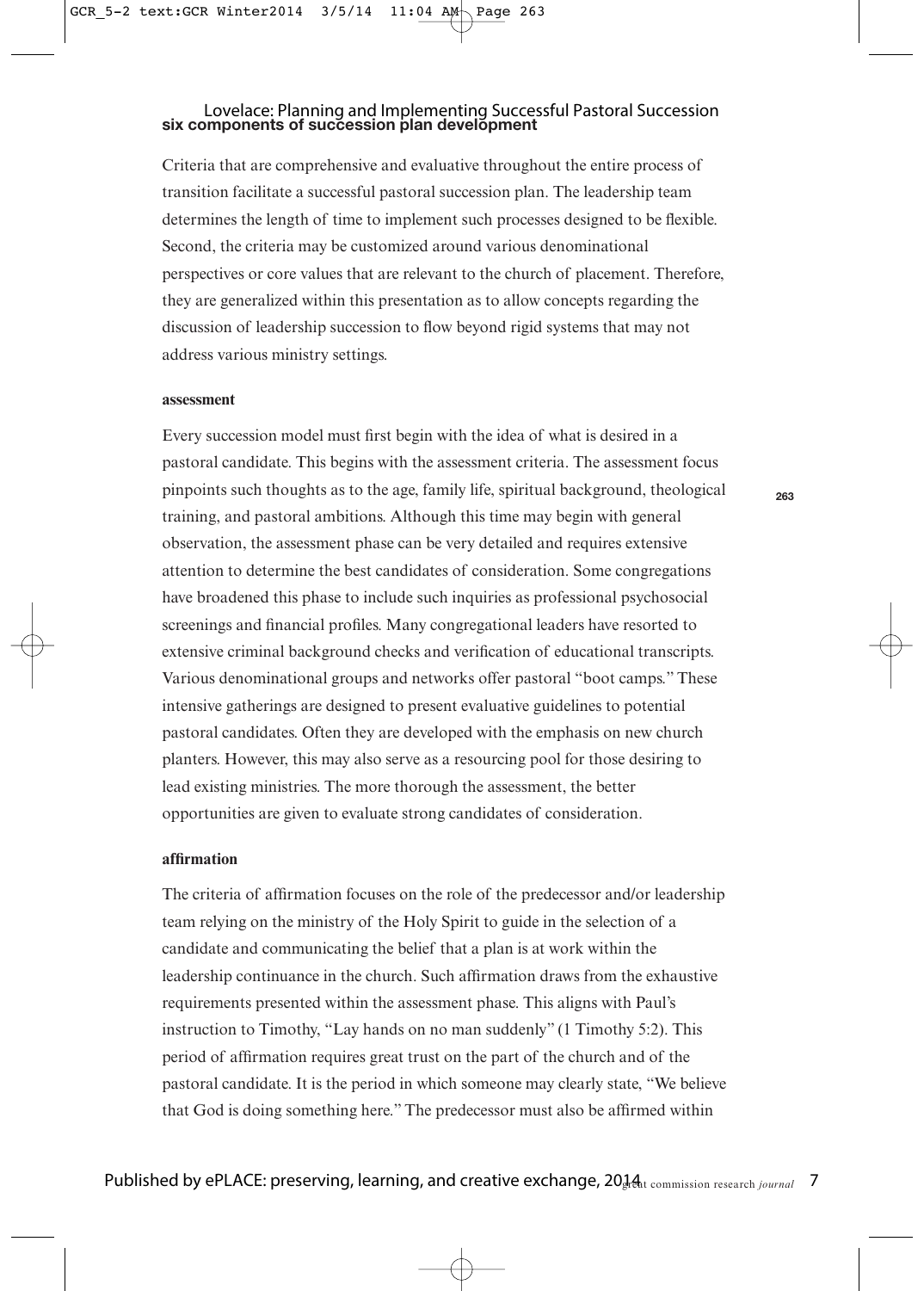the desire to transition leadership. He must receive continual feedback that to plan transition is not only healthy, but it also fully aligns with God's desire to see the church grow and to systematically raise godly leaders. Great Commission Research Journal, Vol. 5, Iss. 2 [2014], Art. 8

#### **confirmation**

This phase assumes that the candidate for succession has been vetted through thorough assessment, and a clear affirmation is provided to the succession construct. Again, though concrete elements of evaluation are foundational within these procedures, the ministry of the Holy Spirit serves as the key element in providing God's plan for the church. The account of Simeon, Lucious, Manaem, Paul, and Barnabas in Acts 13 shares an example of the interactive work of the Holy Spirit with ministry leadership using the confirmation criteria. Confirmation uses various aspects of the candidate's life (or candidates' lives), the predecessor, and the church as a means of observing the intersecting and prophetic elements that demonstrate God's handiwork in the life of His people. It becomes apparent that God chooses to confirm His plans through the interconnected lives of people.

#### **communication**

**264**

The communication phase of the succession plan should give specific timeline to the process of preparing and presenting the plan church wide. A timeframe should take into consideration the necessary discussions, observations, and evaluations required to assure a good placement. It should include verbal, written, and modeled elements of informing those who initiate, those who interface, or those who are impacted by the anticipated transition. Communication will become increasingly important as the period of transition draws closer. Moore shares his account of pastoral succession and transition as he was leaving a ministry he planted in Southern California to begin a church plant in Hawaii. "The struggle seemed harder during those final months. I did not want to leave security, notoriety, good friends, and all that make home lovely. I began to loathe the insecurity, obscurity and uncertainty of life in another state."<sup>4</sup> The human perspectives will only realign by having a clearly communicated vision. The principle will guide the posture assumed by the succession team. The church will be able to observe the inevitable tension that facilitates change, but the church will also observe a deliberate course of action that focuses on the objective presented. Last, communication involves the various methodologies incorporated with sharing the development and updates of the succession transition. This may

<sup>&</sup>lt;sup>4</sup> Ralph Moore, Let Go of the Ring, (Honolulu, HI: Straight Street Publishing, 2000), 123.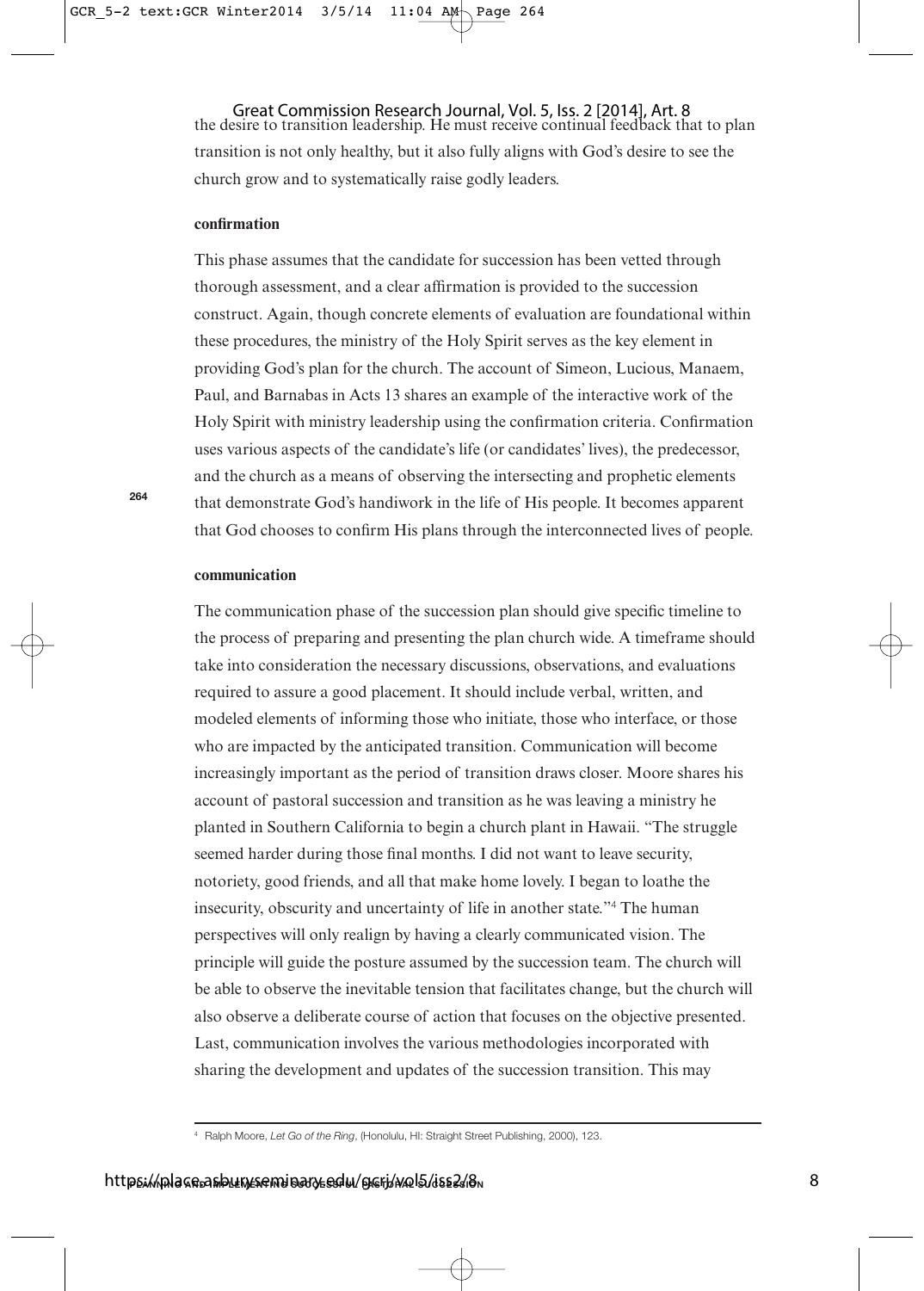include congregational meetings, social media, letters, or even the predecessor Lovelace: Planning and Implementing Successful Pastoral Succession sharing the preaching schedule with the succeeding pastor.

#### **edification**

The edification phase brings emphasis to the importance of building the relationship between the predecessor and successor. This cannot be underestimated or minimized. The succeeding leader will only be able to experience healthy transition if the preceding pastor is willing to embrace and support the process. The simple statement, "I am proud of you and what I see the Lord doing in your life and ministry," carries much weight and encouragement to those who God has called to lead. This is particularly true in the situation where a predecessor has served a long time within a local church. Emmy-nominated studio analyst and winning coach Tony Dungy shares, "Encouragement is the fuel that powers our efforts to engage, educate, and equip. Nothing does more to lubricate the rough spots than a good dose of encouragement."<sup>5</sup> The predecessor must assume the role of being the single-most encourager to not only the new leader, but also to the process overall. The modeling of encouragement will provide enormous support during both the planning and the post-transitional period.

### **ratification**

Many variables contribute to the ratification process of selecting and placing a new pastor. This is due largely in part to the various governance guidelines of churches. Denominational churches will refer to the ecclesiastical guidelines presented by the governing denomination. Some churches rely upon the pastor or the pastoral search committee to make a recommendation. Following a formal recommendation, the pastoral candidate is presented to the congregation for either a vote or a ratification presentation.

## **celebration**

The period of celebration denotes that a thorough and planned assessment has been implemented. The assessment, affirmation, confirmation, communication, edification, and ratification has presented a succession candidate that has been vested, and the predecessor, the church, and the successor can now celebrate God's provision to the congregation. Such celebration should be inclusive of celebrating the departing pastor appropriately and generously. The congregation should balance the emotion of letting go of one leader with the excitement of receiving

<sup>&</sup>lt;sup>5</sup> Tony Dungy, The Mentoring Leader, (Carol Stream, IL: Tyndale House Publishers, Inc., 2010), 177.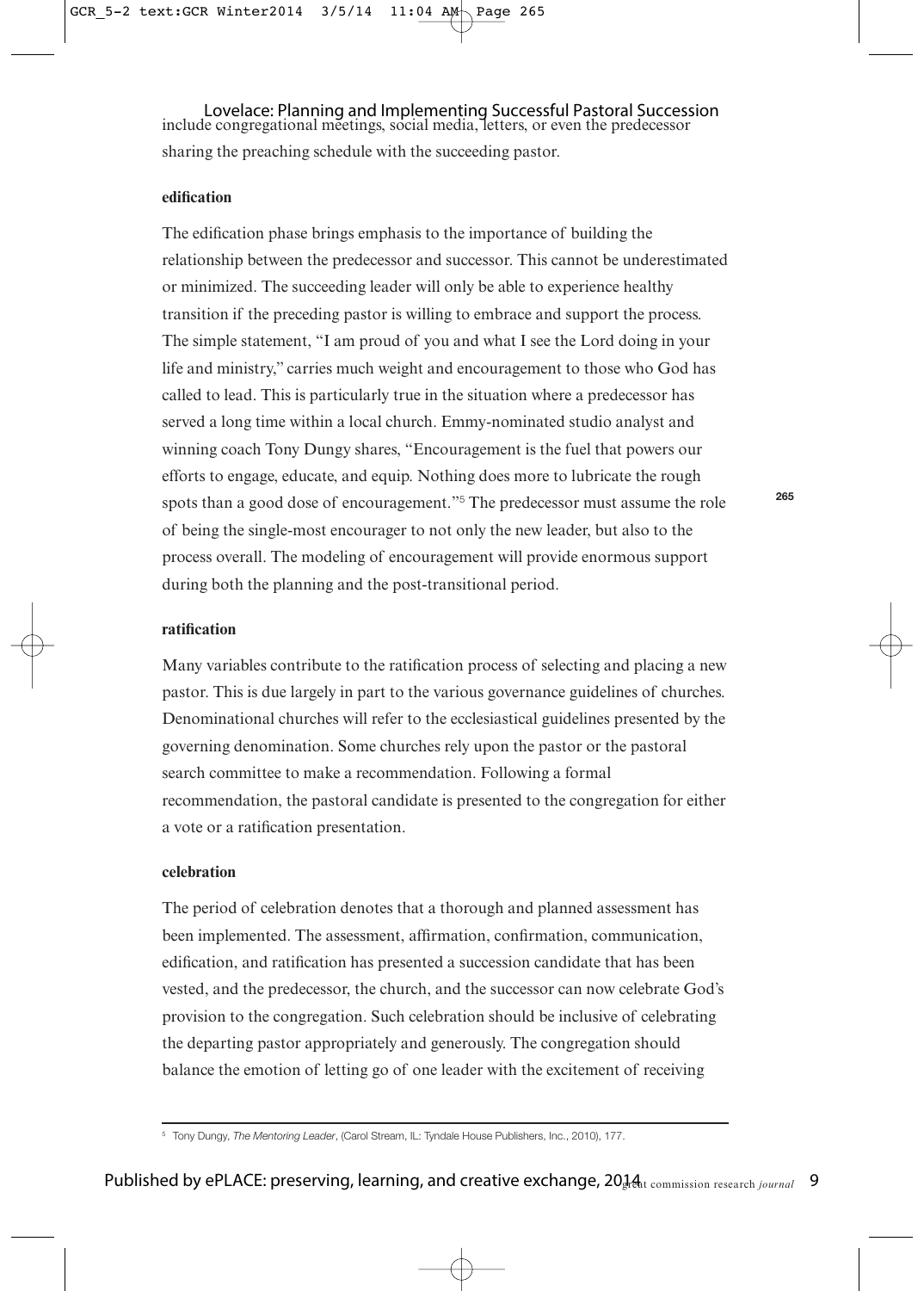the new pastor. This celebration phase may involve sending the predecessor and spouse on a trip, financially honoring the pastor, or holding a banquet at the conclusion of the pastor's ministry tenure. Holding a reception involving community leaders would welcome the new pastor and spouse to the faith community as a new senior leader among the community clergy. Welcome letters may be solicited from civic leaders, businesses, fellow clergy, and the congregational members. These same individuals may also express their gratitude to the predecessor. The goal is to provide honor to pastors who have led, as well as to honor those who will lead well (I Timothy 5:17–22). Great Commission Research Journal, Vol. 5, Iss. 2 [2014], Art. 8

#### **then there was no plan at all**

The benefit of having a defined pastoral succession plan is often overlooked until tragic events warrant careful reconsideration. A 1500-member congregation in Sacramento, California, recently experienced the challenge of not having a succession plan in place. During a period of tremendous growth and ministry expansion, the fifty-four-year-old senior pastor passed away suddenly of a massive heart attack, leaving the congregation without any idea of who would lead the congregation. Although a week of commendable coverage and memorializing of his passing took place, the absence of a contingency plan quickly consumed the focus of the church leadership. Another global mission leader also recently passed away at age fifty-four, leaving the global mission organization he founded without any clear directive to what should happen if he were no longer able to serve. Sadly, the board of directors for the mission group had to dissolve the organization, because there was no evident successor to lead the ministry. In both instances, the absence of a successor left both groups in an emotional and logistical whirlwind. Their legacy is noted for the commendable life that they lived, but their legacy stops short of providing sustainability of what they sacrificed so greatly to impart. Vancil shares, "What will be your legacy? If you do a great job in developing your successor, part of your legacy will be that you were a leader who took the high road and worked to ensure that your organization would become even more successful after your departure."<sup>6</sup> The legacy of sustainability should accompany the profile of any pastor serving a commendable work. Buildings and ministry programs bless people and serve a tremendous purpose, but the replication of healthy leadership blesses and serves generations.

<sup>&</sup>lt;sup>6</sup> Richard F. Vancil, Passing the Baton: Managing the Process of CEO Succession (Boston: Harvard Business School Press, 1987), 1.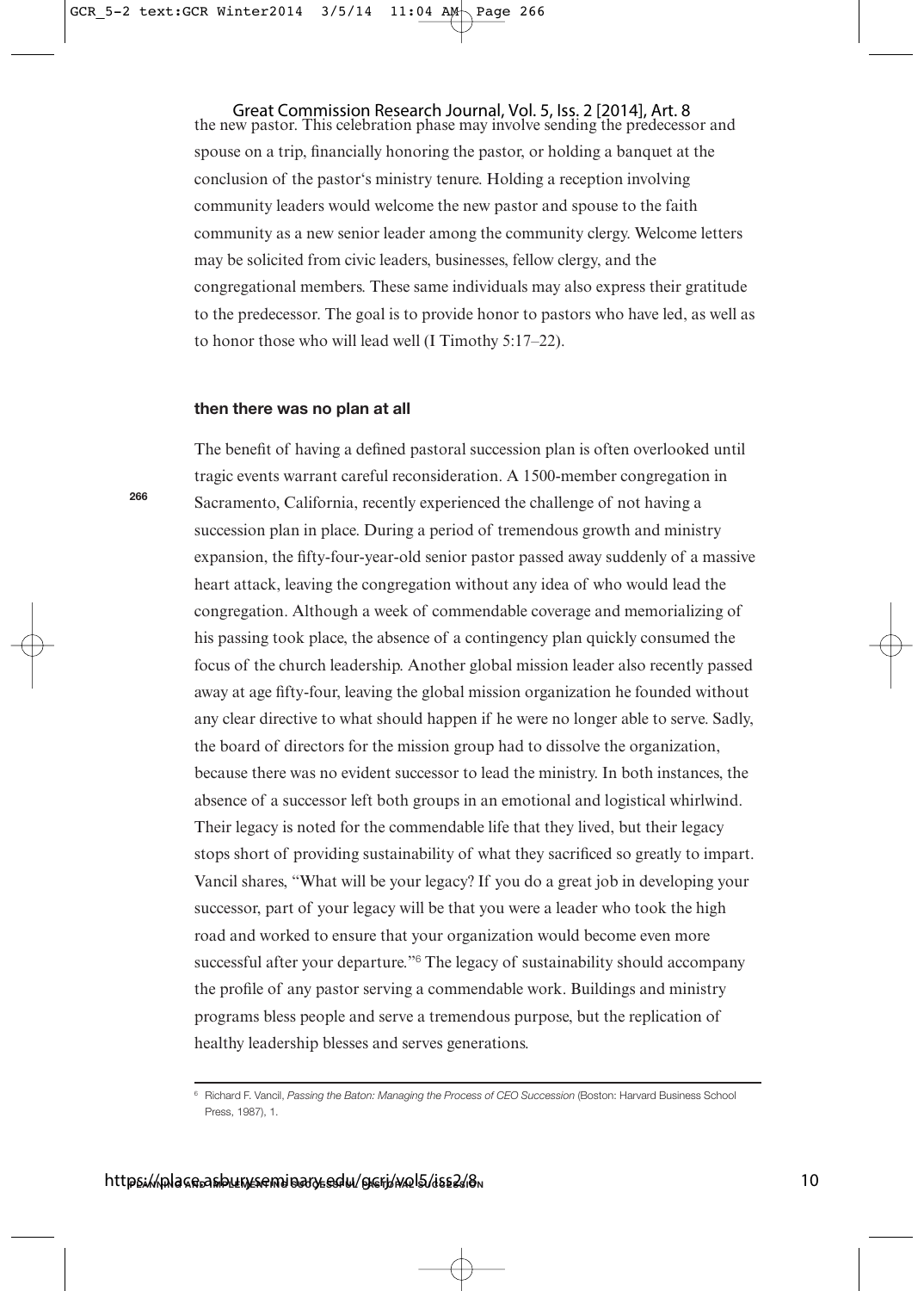# **five factors that can derail a healthy succession plan** Lovelace: Planning and Implementing Successful Pastoral Succession

Five elements can hinder the facilitation of an orchestrated pastoral succession plan. They are as follows:

- 1. Senior pastor stays in position too long.
- 2. Limited selection pool of healthy pastoral leaders.
- 3. An unhealthy or traumatized congregation due to moral failure or financial mishandling within a congregation.
- 4. Denominational structure does not support succession-planning processes within the local church level (e.g., bishop reassigns current pastoral leadership and appoints new pastors).
- 5. The financial resources of the local church are not designed to provide needed support for the predecessor that is retiring or unable to serve for other viable reasons.

## **the center of praise story**

The idea for a strategic succession plan for the senior pastor role at the Center of Praise Ministries, Sacramento, California, has been forged with a belief that, "Success without a Successor is failure" (a notable quote by John Maxwell). The Center of Praise has reached a place of respectability, stability, and communal strength under a pastoral leadership of twenty-five years. Plans are set to continue enriching the community with disciple-making initiatives, including church planting from within the mother congregation.

In the summer of 2010, the senior pastor and various leaders discussed the need to begin a pastoral succession plan as a means of securing the well-being of the church's future. In April of 2012, the senior pastor met a thirty-six-year-old church planter who had planted a small congregation two years earlier. During a brief conversation, the senior pastor exchanged contact information and provided a prayer of encouragement to the young leader. One month later, the senior pastor received a phone call from the man requesting an acquaintance meeting. During the initial conversation, the younger pastor asked if the senior pastor would provide support to him as a mentor. The subsequent meetings over the next several months served as a time of encouragement and prayer support for the church planter. Six months later, during a period of closing prayer, the senior pastor discerned that there was potentially a deeper purpose. During that time, the senior pastor asked the young man to prayerfully consider beginning the process to become the successor of the pastoral role at the Center of Praise. The church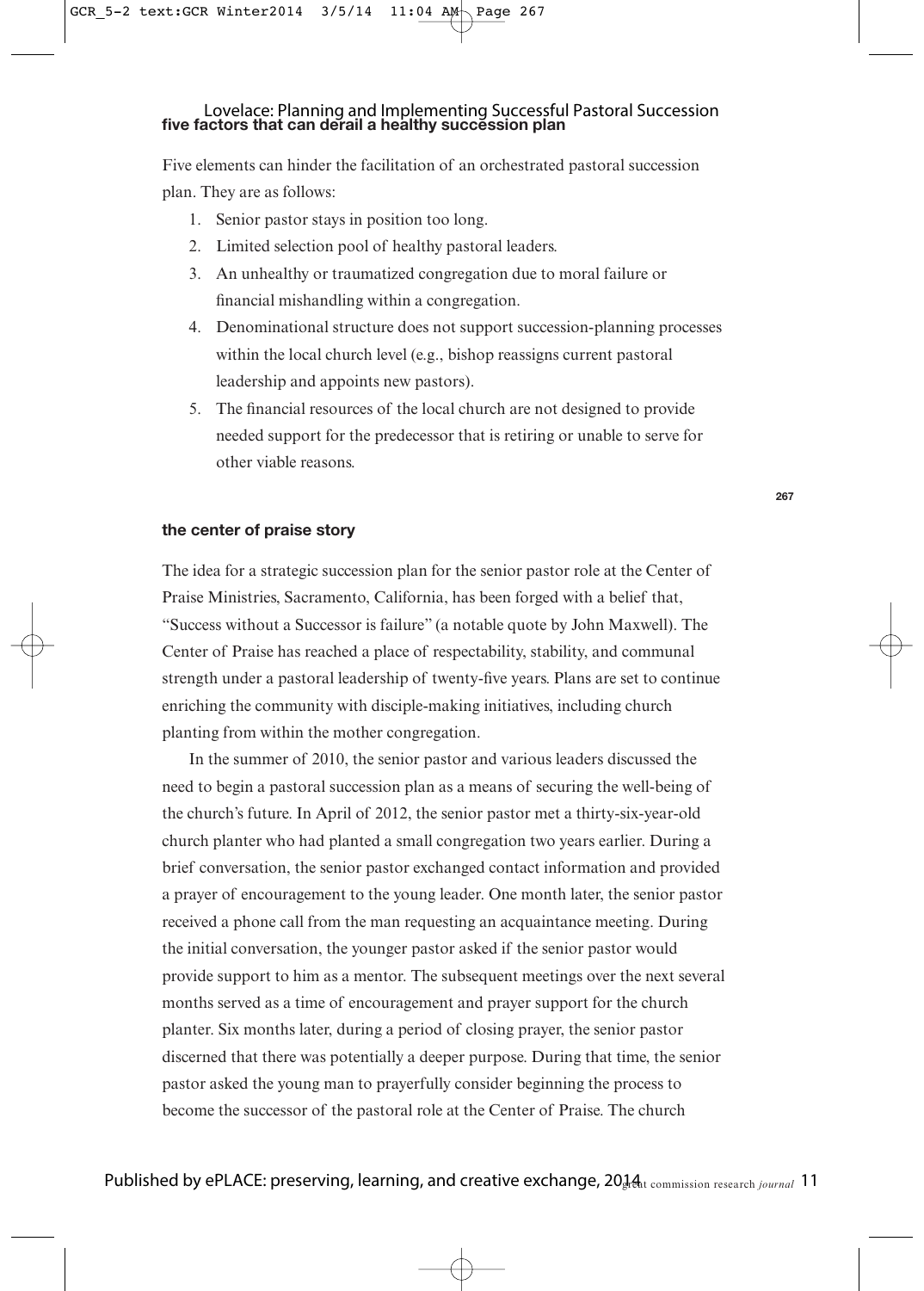Great Commission Research Journal, Vol. 5, Iss. 2 [2014], Art. 8<br>planter conferred with his wife and agreed to begin the process. The church planter was asked to share a sermon for the congregation at one of the evening services. This particular setting drew confirmation from four elders of the congregation who shared that the Holy Spirit had led them to believe that they should consider the young pastor as successor of the senior pastor. This period of confirmation allowed the process to move forward with a comprehensive assessment. It should be noted that the elders that gave confirmation provided feedback to the senior pastor unbeknownst to one another. Once they fully provided the confirmation, they completely engaged the process of assessment.

The senior pastor requested a full background check, ministry and employment background, and educational review. During this time, the senior pastor and young mentee continued to meet weekly for periods of affirmation and edification. Both viewed these weekly one- to two-hour meetings as critical opportunities to discuss interpersonal matters and concerns. Though informal, they gave these meetings top priority for the purpose of continuing the assessment phase and providing opportunities of building trust. In addition, they gave key staffs the opportunity to meet with the candidate, aside from the senior pastor, to inquire and provide their personal feedback regarding the qualifications of a pastor. The senior pastor collaborated extensively with the staff members and elders as a means of encouraging transparency and openness within the discussions. They provided the candidate a role description of both a pastoral assistant and that of a senior pastor. Second, they provided the pastoral candidate a detailed timeline, outlining the scope and timeline of the evaluative and transitioning process. To provide daily observation, the church planter was asked to relinquish pastoral duties of his church plant and become the assistant pastor of Center of Praise Ministries. Again, the idea was to provide opportunities by which the pastor could work alongside the senior pastor and experience and acknowledge the culture of the church and the trends of the predecessor.

The assessment period proved to be incredibly successful, allowing the church leadership to begin communicating the intentional planned succession. Methods of communication involved sharing preaching duties and placing the picture of the young pastor and his spouse on any materials in which the senior pastor and spouse represented the church (i.e. church bulletin, website, and all church advertisements). The senior pastor began to make verbal reference of the young man as a means of affirming and acquainting the congregation with him. The senior pastor also began to share the planned succession with other fellow clergy at a regional gathering of pastors, with the desire that the city pastors would offer prayer support through the transition.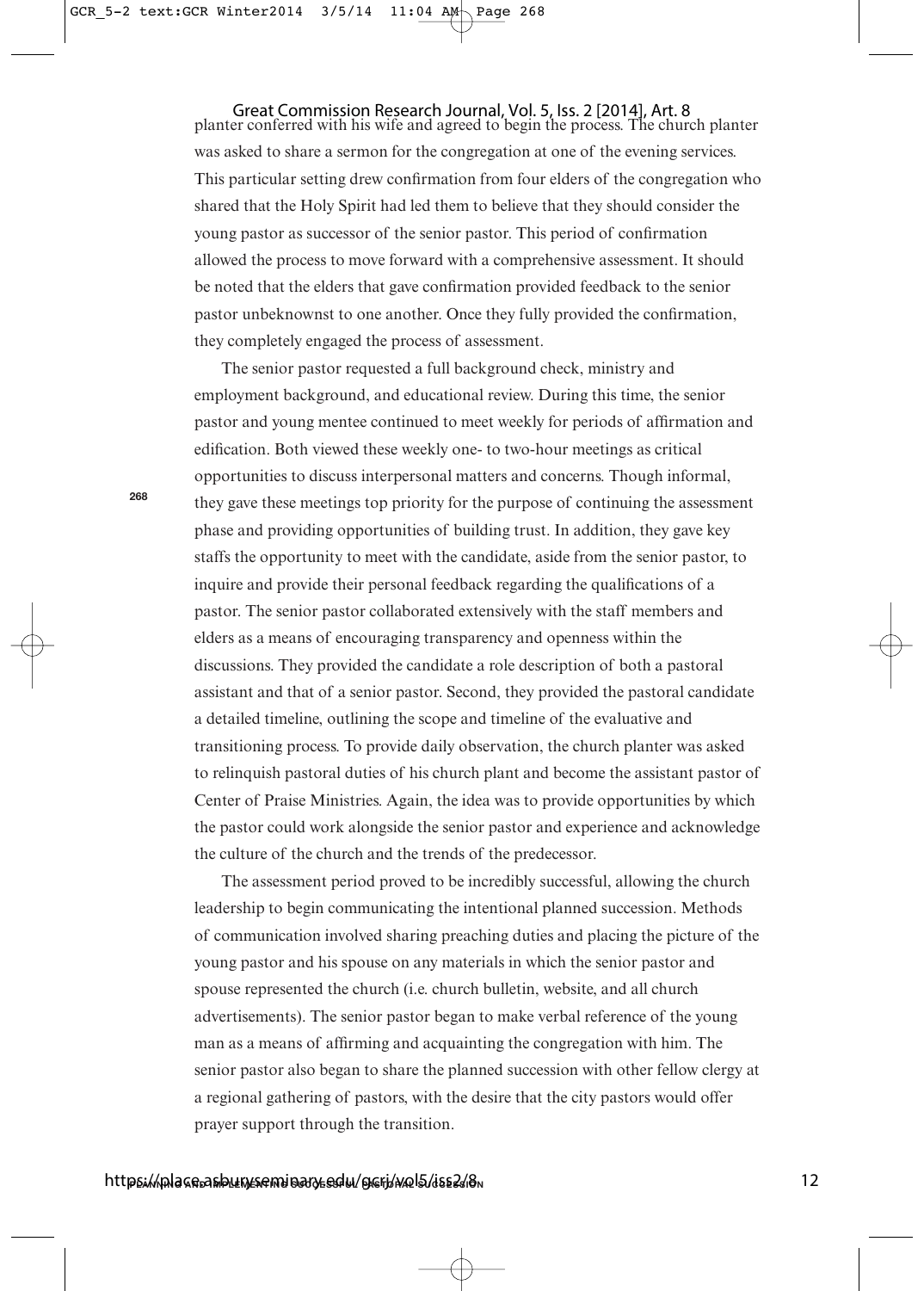## Lovelace: Planning and Implementing Successful Pastoral Succession<br>During the period of communicating to others the deliberate approach to

succession planning, the senior pastor and pastor of consideration sought to keep open discussion regarding the fears, the concerns, the excitement, and the areas of intimidation, as well as what each anticipated moving forward. This allowed the edification of both men, through mutual support and daily encouragement.

Currently, the succession plan is within its second of three-year process. Those involved have made great strides to present the plan in a positive and educational fashion. Many have stated that it is uncharted territory. However, most likely, the congregation will present the young pastor formally in one year for ratification. After the formal ratification of the congregation, a special celebration will commemorate the twenty-five-year leadership of the predecessor. The preceding pastor will serve the remainder of the calendar year, and then the church will hold a special installation service. The predecessor will lead the installation, and all of the elders will offer prayer, through the laying on of hands and words of encouragement to the newly installed pastor and his spouse. Prior to this event will be a community reception that will host church and civic leaders from throughout the region as they offer their congratulatory messages to the new pastor.

The outgoing pastor will leave for a designated period of one to three months. This absence is designed to encourage a bonding period with the new leader and a time of reflection and refreshment for the former senior pastor. The plan is for the former pastor to return in the role of advocacy and support for the new senior pastor. The new leader will benefit from the role of his predecessor as private confidant and public fan. They will present in writing the agreement made in verbal conversation that the full intent of the outgoing senior pastor is to serve at the pleasure of the new pastor and the church advisory council. The church leader has been gracious to designate the title "founding pastor" to the outgoing senior pastor. The founding pastor will assist with weddings, funerals, and serve on the teaching team of the church. He will also provide direct oversight to the capital giving campaign, designed to eliminate the current property mortgages. The church leadership's willingness to provide nearly eighty to ninety percent of the current salary, once the current senior pastor transitions, affirms this plan. The leadership has also committed to assuring that the succeeding pastor will be compensated in a generous manner.

## **conclusion**

Every church will ultimately experience a form of succession. The question is not when but how they implement the succession. A definitive plan and presentation of